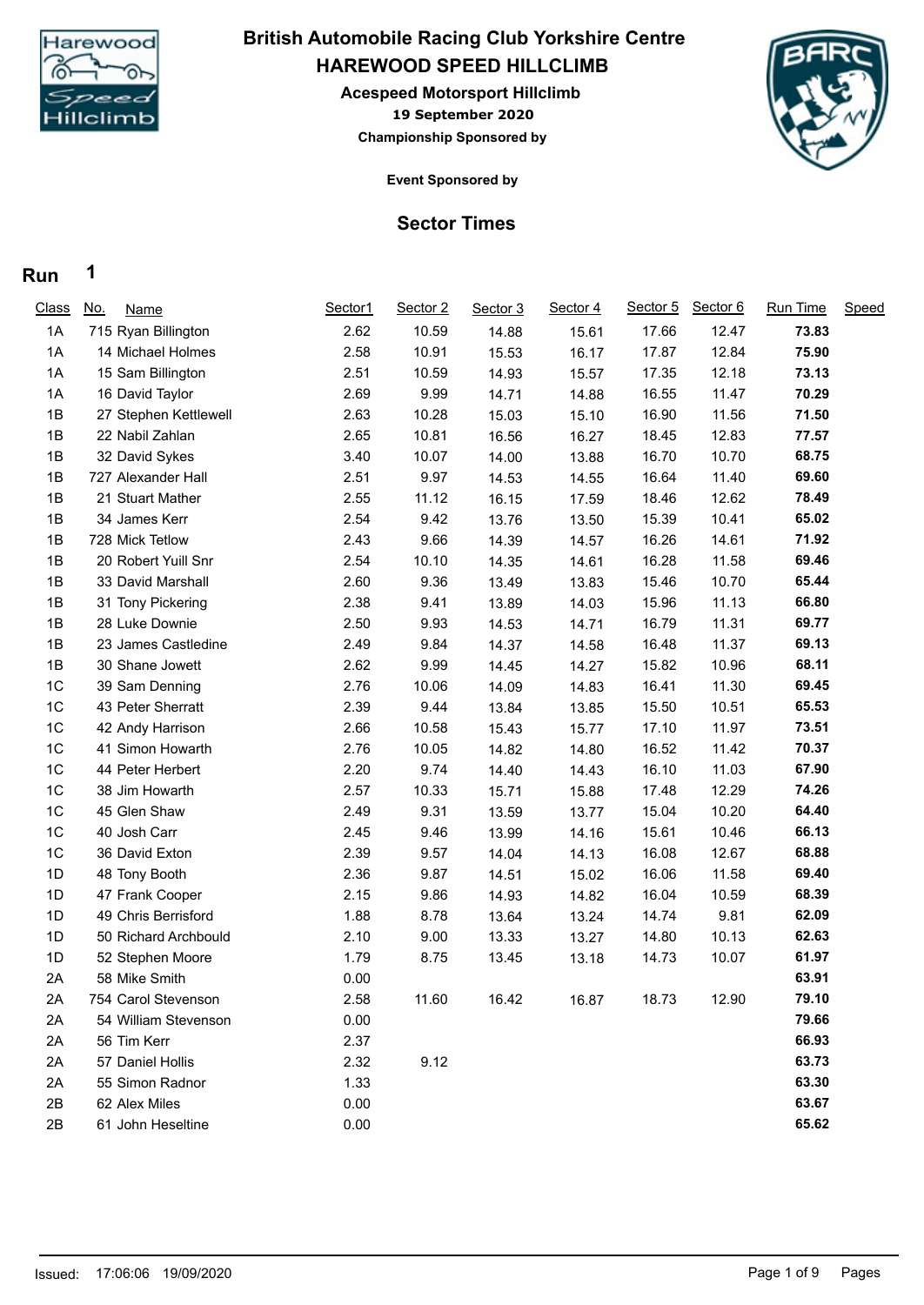| 2B            | 60 John Pick              | 1.97    |          |          |          |          |          | 66.75      |       |
|---------------|---------------------------|---------|----------|----------|----------|----------|----------|------------|-------|
| 2D            | 64 Jez Rogers             | 2.29    | 8.88     | 13.60    | 13.75    | 14.86    | 10.45    | 63.83      |       |
| 3A            | 66 Paul Bewsher           | 2.48    | 9.83     |          |          |          |          | <b>DNF</b> |       |
| 3A            | 68 Roy Bod Bolderson      | 2.38    | 9.83     | 14.32    | 14.17    | 16.13    | 11.21    | 68.04      |       |
| $3\mathsf{B}$ | 70 Adam Warren            | 2.54    | 9.66     | 13.97    | 14.60    | 15.98    | 11.40    | 68.15      |       |
| $3C$          | 75 Andy Hill              | 2.05    | 9.07     | 12.80    | 12.74    | 15.24    | 10.10    | 62.00      |       |
| 3C            | 76 Steven Darley          | 1.99    | 8.46     | 12.77    | 12.46    | 14.47    | 9.62     | 59.77      |       |
| 3F            | 79 Andrew Steel           | 2.45    | 8.61     | 12.79    | 12.51    | 14.18    | 9.25     | 59.79      |       |
| 3F            | 78 Mick Dent              | 2.30    | 8.50     | 12.45    | 12.83    | 13.95    | 9.38     | 59.41      |       |
| 3F            | 80 Bob Bellerby           | 2.29    | 8.38     | 13.31    | 12.88    | 13.92    | 9.78     | 60.56      |       |
| 3F            | 780 Jake Bellerby         | 2.39    | 9.14     | 14.21    | 14.76    | 15.69    | 11.03    | 67.22      |       |
| 3G            | 82 Darren Coleman         | 2.36    | 9.50     | 13.13    | 13.00    | 14.23    | 9.87     | 62.09      |       |
| 3G            | 782 Gareth Coleman        | 2.47    | 10.26    | 14.72    | 14.74    | 16.15    | 11.26    | 69.60      |       |
| 4A            | 85 John Prickett          | 2.19    | 7.78     | 11.94    | 11.67    | 13.14    | 9.26     | 55.98      |       |
| 4A            | 84 Chris Mcdaid           | 2.36    | 9.62     | 14.24    | 14.36    | 15.87    | 11.46    | 67.91      |       |
| 4B            | 787 Rob Gretton           | 2.56    | 10.11    | 14.43    | 14.58    | 16.39    | 10.77    | 68.84      |       |
| 4B            | 87 Josh Gretton           | 2.76    | 10.63    | 14.93    | 14.78    | 16.94    | 11.47    | 71.51      |       |
| 5A            | 789 Antony Wood           | 2.34    | 10.13    | 14.40    | 15.05    | 15.88    | 11.86    | 69.66      |       |
| 5A            | 91 Alan Dry               | 2.17    | 9.10     | 12.43    | 12.89    | 14.11    | 10.07    | 60.77      |       |
| 5A            | 93 Robbie Birrell         | 2.44    | 7.70     | 11.62    | 11.45    | 13.01    | 23.50    | 69.72      |       |
| 5A            | 89 Robin Wood             | 2.22    | 10.50    | 14.64    | 14.11    | 15.36    | 11.20    | 68.03      |       |
| 5A            | 94 Harry Pick             | 1.92    | 7.37     | 11.01    | 10.72    | 12.41    | 8.27     | 51.70      |       |
| 5A            | 90 Steven Rushworth       | 2.36    | 9.50     | 14.35    | 13.75    | 14.48    | 9.96     | 64.40      |       |
| 5A            | 92 Simon Bailey           | 7.38    | 8.75     | 13.07    | 13.00    | 14.81    | 9.69     | 66.70      |       |
| 5A            | 794 Mark Lawrence         | 2.07    | 7.78     | 11.33    |          |          |          | 54.34      |       |
| 5A            | 796 Andy Greenen          | 2.13    | 7.76     | 11.29    | 11.01    | 12.32    | 8.44     | 52.95      |       |
| 5A            | 95 Steve Marr             | 2.00    | 7.43     | 11.55    | 11.52    | 13.03    | 8.74     | 54.27      |       |
| 5A            | 96 Adam Greenen           | 2.21    | 7.73     | 11.60    | 12.12    | 12.94    | 8.97     | 55.57      |       |
| 5B            | 98 Rob Spedding           | 2.30    | 9.11     | 12.85    | 12.84    | 14.63    | 10.08    | 61.81      |       |
| 5D            | 102 Kelvin Broad          | 1.95    | 7.63     | 11.37    | 11.54    | 13.13    | 8.61     | 54.23      |       |
| 5D            | 103 Lee Griffiths         | 2.15    | 7.61     | 11.34    | 11.06    | 12.37    | 8.45     | 52.98      |       |
| 5E            | 105 Stephen Owen          | 1.84    | 7.49     | 11.63    | 11.28    | 12.71    | 8.33     | 53.28      |       |
| 5E            | 805 Lynn Owen             | 1.89    | 8.01     | 12.73    | 12.57    | 13.96    | 9.24     | 58.40      |       |
| 5E            | 7 Sean Gould              | 1.98    | 7.04     | 11.14    | 10.57    | 11.86    | 7.29     | 49.88      |       |
| 6A            | 113 Richard Derrick       | 2.72    | 9.85     | 14.67    | 14.73    | 16.49    | 11.68    | 70.14      |       |
| 6A            | 116 Thomas Robinson       | 2.71    | 11.21    | 15.88    | 16.84    | 18.94    | 13.52    | 79.10      |       |
| 6A            | 114 John Mackenzie        | 3.45    | 11.62    | 14.82    | 15.19    | 17.99    | 11.91    | 74.98      |       |
| 6A            | 115 John Askew            | 2.42    | 10.23    | 15.30    | 15.31    | 17.34    | 11.69    | 72.29      |       |
| 6A            | 107 Gareth Frank          | 2.92    | 10.89    | 16.47    | 16.17    | 18.12    | 12.94    | 77.51      |       |
| 6A            | 108 Dave Morris           | 2.34    | 10.72    | 15.26    | 16.20    | 18.12    | 12.61    | 75.25      |       |
| 6B            | 118 Jane Corner           | 3.09    | 12.87    | 19.30    | 20.07    | 21.59    | 16.34    | 93.26      |       |
| 6B            | 119 Trevor Corner         | 2.42    | 12.23    | 18.87    | 18.21    | 19.46    | 14.81    | 86.00      |       |
| 6B            | 120 Jolyon Harrison       | 14.49   |          |          | 15.40    | 16.53    | 11.26    | 71.93      |       |
| 6B            | 121 Les Procter           | 2.44    | 10.75    | 15.29    | 15.68    | 17.63    | 12.80    | 74.59      |       |
| 6B            | 821 Richard Jones         | 2.47    | 10.11    | 15.07    | 15.34    | 17.10    | 11.74    | 71.83      |       |
| Run           | 2                         |         |          |          |          |          |          |            |       |
| <b>Class</b>  | <u>No.</u><br><b>Name</b> | Sector1 | Sector 2 | Sector 3 | Sector 4 | Sector 5 | Sector 6 | Run Time   | Speed |
| 1A            | 14 Michael Holmes         | 2.58    | 10.67    | 15.50    | 16.00    | 17.79    | 12.77    | 75.31      |       |
| 1A            | 16 David Taylor           | 2.63    | 10.02    | 14.83    | 14.77    | 16.60    | 11.45    | 70.30      |       |
| 1A            | 15 Sam Billington         | 2.53    | 10.69    | 15.08    |          |          | 12.29    | 73.40      |       |
| 1A            | 715 Ryan Billington       | 2.57    | 10.56    | 14.85    | 15.62    | 17.23    | 12.34    | 73.17      |       |
|               |                           |         |          |          |          |          |          |            |       |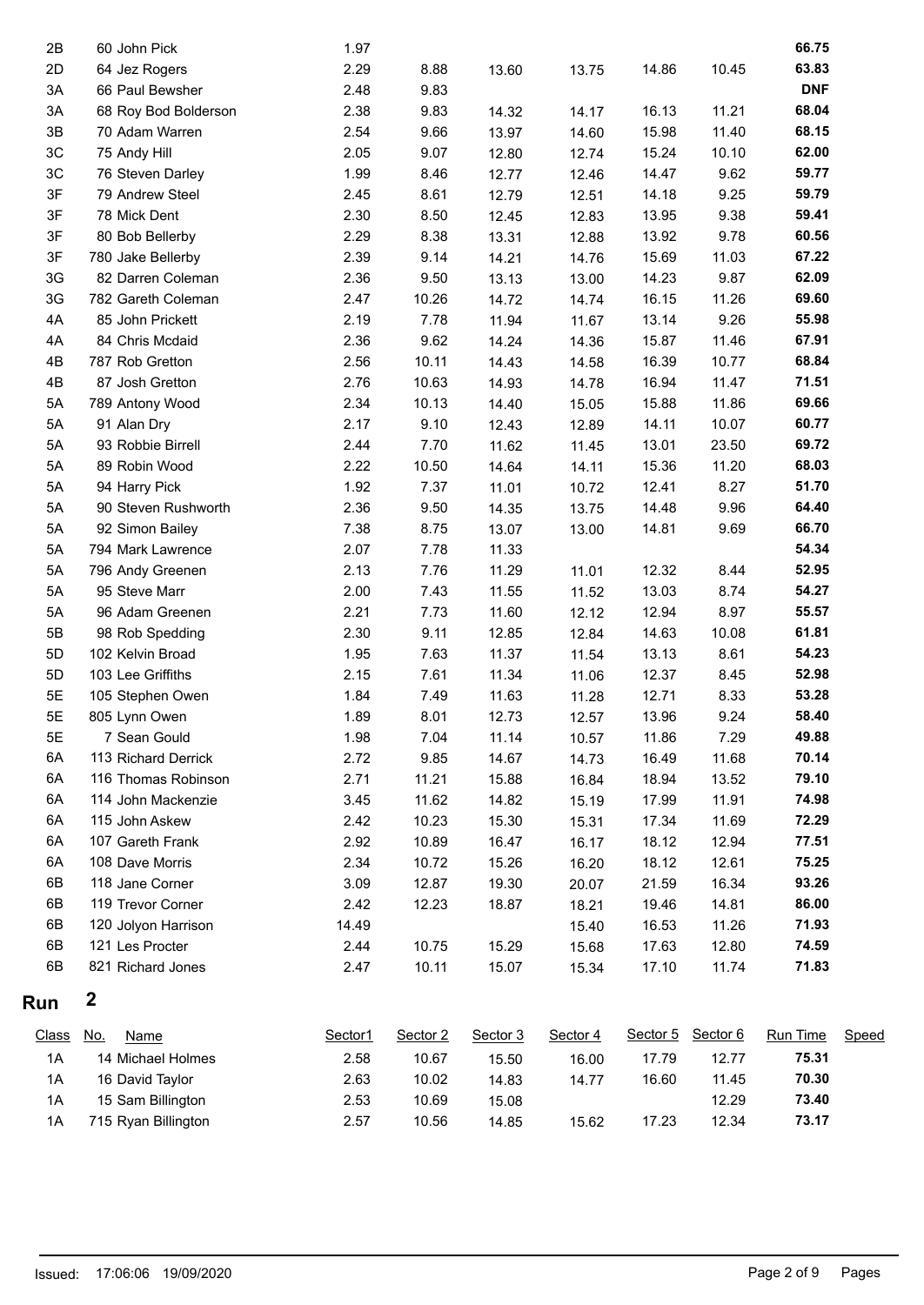| 1B             | 32 David Sykes        | 2.65 | 9.44  | 14.23 | 14.21 | 15.78 | 10.87 | 67.18      |
|----------------|-----------------------|------|-------|-------|-------|-------|-------|------------|
|                |                       |      |       |       |       |       |       | 64.48      |
| 1B             | 34 James Kerr         | 2.50 | 9.42  | 13.61 |       |       | 10.32 |            |
| 1B             | 21 Stuart Mather      | 2.44 | 11.45 | 15.29 | 17.10 | 18.05 | 12.67 | 77.00      |
| 1B             | 30 Shane Jowett       | 2.61 | 9.71  | 14.46 | 14.24 | 15.88 | 10.75 | 67.65      |
| 1B             | 728 Mick Tetlow       | 2.37 | 9.87  | 14.72 | 14.80 | 16.80 | 11.49 | 70.05      |
| 1B             | 27 Stephen Kettlewell | 2.58 | 10.58 | 15.67 |       |       | 11.56 | 72.58      |
| 1B             | 31 Tony Pickering     | 2.44 | 9.51  | 13.76 | 14.25 | 16.04 | 10.91 | 66.91      |
| 1B             | 20 Robert Yuill Snr   | 2.41 | 9.86  | 14.36 | 14.47 | 16.32 | 11.26 | 68.68      |
| 1B             | 33 David Marshall     | 2.59 | 9.41  | 13.55 | 13.86 | 15.41 | 10.61 | 65.43      |
| 1B             | 23 James Castledine   | 2.45 | 9.90  | 14.78 | 15.00 | 16.54 | 11.42 | 70.09      |
| 1B             | 727 Alexander Hall    | 2.48 | 9.99  | 14.97 | 14.72 | 17.01 | 11.43 | 70.60      |
| 1B             | 22 Nabil Zahlan       | 2.55 | 11.01 | 16.94 | 17.46 | 18.50 | 12.54 | 79.00      |
| 1B             | 28 Luke Downie        | 2.49 | 9.67  | 14.33 | 14.95 | 16.63 | 11.43 | 69.50      |
| 1 <sup>C</sup> | 42 Andy Harrison      | 2.61 | 10.55 | 15.80 |       |       | 12.09 | 74.53      |
| 1C             | 38 Jim Howarth        | 2.50 | 10.14 | 15.29 | 15.47 | 17.36 | 11.82 | 72.58      |
| 1C             | 43 Peter Sherratt     | 2.32 | 9.45  | 13.70 | 13.72 | 15.51 | 10.53 | 65.23      |
| 1 <sup>C</sup> | 44 Peter Herbert      | 2.17 | 9.86  | 14.67 |       |       | 11.13 | 68.78      |
| 1 <sup>C</sup> | 45 Glen Shaw          | 2.56 | 9.36  | 13.42 | 13.66 | 15.10 | 10.19 | 64.29      |
| 1 <sup>C</sup> | 36 David Exton        | 2.41 | 9.54  |       |       | 16.22 | 10.79 | 66.94      |
|                |                       |      |       | 13.77 | 14.21 |       |       |            |
| 1 <sup>C</sup> | 40 Josh Carr          | 2.42 | 9.39  | 14.24 | 14.22 | 15.69 | 10.50 | 66.46      |
| 1C             | 39 Sam Denning        | 2.64 | 9.90  | 14.29 | 14.61 | 16.96 | 11.40 | 69.80      |
| 1C             | 41 Simon Howarth      | 2.64 | 9.90  | 14.89 | 14.87 | 16.30 | 11.43 | 70.03      |
| 1D             | 48 Tony Booth         | 2.47 | 10.34 | 15.00 | 15.59 | 18.09 | 12.41 | 73.90      |
| 1D             | 52 Stephen Moore      | 2.01 | 11.56 | 20.71 | 24.45 | 24.92 | 19.67 | 103.32     |
| 1D             | 49 Chris Berrisford   | 1.87 | 8.72  | 13.66 | 13.35 | 15.16 | 9.84  | 62.60      |
| 1D             | 50 Richard Archbould  | 1.92 | 8.76  | 13.33 | 13.18 | 14.75 | 10.28 | 62.22      |
| 1D             | 47 Frank Cooper       | 2.05 | 9.86  | 15.13 | 14.85 | 16.71 | 10.84 | 69.44      |
| 2A             | 754 Carol Stevenson   | 2.44 | 12.13 | 17.25 | 17.26 | 19.51 | 13.83 | 82.42      |
| 2A             | 57 Daniel Hollis      | 2.24 | 9.08  | 13.38 | 13.49 | 14.75 | 9.85  | 62.79      |
| 2A             | 56 Tim Kerr           | 2.34 | 9.49  | 13.87 | 14.23 | 15.88 | 10.72 | 66.53      |
| 2A             | 58 Mike Smith         | 2.20 | 8.82  | 13.84 | 13.67 | 14.93 | 10.10 | 63.56      |
| 2A             | 54 William Stevenson  | 2.39 | 11.67 | 17.76 | 18.37 | 19.81 | 13.74 | 83.74      |
| 2A             | 55 Simon Radnor       | 2.30 | 9.01  | 13.27 | 13.68 | 14.89 | 10.34 | 63.49      |
| 2B             | 62 Alex Miles         | 2.23 | 9.01  | 13.05 | 13.42 | 15.22 | 10.35 | 63.28      |
| 2B             | 61 John Heseltine     | 2.15 | 9.23  | 14.14 | 14.39 | 15.80 | 10.62 | 66.33      |
| 2B             | 60 John Pick          | 1.91 | 9.20  | 14.32 | 14.02 | 15.69 | 10.39 | 65.53      |
|                |                       |      |       |       |       |       |       |            |
| 2D             | 64 Jez Rogers         | 2.24 | 8.91  | 13.66 | 13.85 | 14.74 | 10.23 | 63.63      |
| 3A             | 68 Roy Bod Bolderson  | 2.38 | 9.70  | 14.31 | 14.20 | 16.07 | 11.15 | 67.81      |
| 3A             | 66 Paul Bewsher       | 2.43 | 10.70 | 15.01 | 15.42 | 16.64 | 11.49 | 71.69      |
| 3B             | 70 Adam Warren        | 2.45 | 9.61  | 14.12 | 14.05 | 16.10 | 11.17 | 67.50      |
| 3C             | 75 Andy Hill          | 1.92 | 8.26  | 13.11 | 13.14 | 14.49 | 9.52  | 60.44      |
| 3C             | 76 Steven Darley      | 1.92 | 7.98  | 12.86 | 12.64 | 14.50 | 9.33  | 59.23      |
| 3F             | 80 Bob Bellerby       | 2.19 | 8.39  | 12.99 | 12.51 | 13.75 | 9.43  | 59.26      |
| 3F             | 79 Andrew Steel       | 2.34 | 8.51  | 12.74 | 12.22 | 13.76 | 9.01  | 58.58      |
| 3F             | 780 Jake Bellerby     | 2.28 | 9.11  | 13.94 | 14.01 | 15.13 | 10.34 | 64.81      |
| 3F             | 78 Mick Dent          | 2.19 | 8.33  | 12.46 | 12.78 | 14.20 | 9.60  | 59.56      |
| 3G             | 782 Gareth Coleman    | 2.27 | 9.73  | 14.21 | 13.54 | 15.37 | 10.99 | 66.11      |
| 3G             | 82 Darren Coleman     | 2.18 | 9.22  | 12.74 |       |       |       | <b>DNF</b> |
| 4A             | 85 John Prickett      | 3.33 | 8.25  | 11.84 | 11.64 | 12.74 | 9.06  | 56.86      |
| 4A             | 84 Chris Mcdaid       | 2.09 | 9.46  | 14.26 | 14.64 |       |       | 67.24      |
| 4B             | 87 Josh Gretton       | 2.60 | 10.24 | 14.62 | 14.88 | 16.56 | 11.32 | 70.22      |
| 4B             | 787 Rob Gretton       | 2.42 | 9.74  | 14.27 | 14.54 | 16.19 | 11.20 | 68.36      |
| 5A             | 89 Robin Wood         | 2.23 | 10.07 | 15.00 | 14.47 | 16.11 | 11.61 | 69.49      |
|                |                       |      |       |       |       |       |       |            |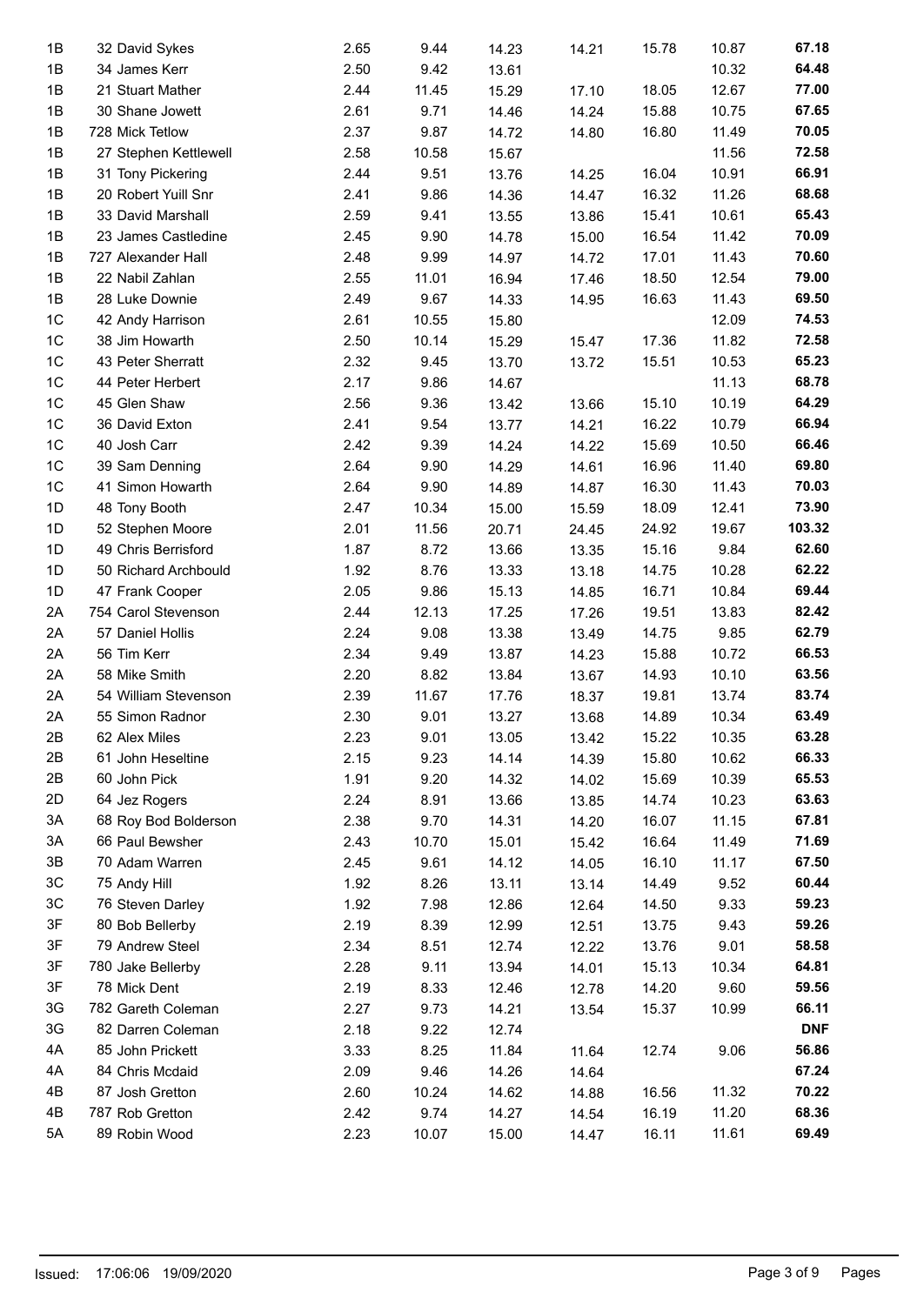| 5A | 91 Alan Dry         | 2.05 | 8.60  | 12.68 | 12.54 | 14.63 | 10.27 | 60.77      |
|----|---------------------|------|-------|-------|-------|-------|-------|------------|
| 5A | 94 Harry Pick       | 1.90 | 7.39  | 11.16 | 10.58 | 12.70 | 8.35  | 52.08      |
| 5A | 96 Adam Greenen     | 2.02 | 7.48  | 11.22 | 11.53 | 12.27 | 8.72  | 53.24      |
| 5A | 92 Simon Bailey     | 2.04 | 8.09  | 12.83 | 12.48 | 15.14 | 9.24  | 59.82      |
| 5A | 90 Steven Rushworth | 2.14 | 9.64  | 14.36 | 13.61 | 14.59 | 9.91  | 64.25      |
| 5A | 789 Antony Wood     | 2.14 |       |       |       | 51.96 | 11.80 | 71.95      |
| 5A | 794 Mark Lawrence   | 1.82 | 7.40  | 11.25 | 11.37 | 12.26 | 8.52  | 52.62      |
| 5A | 93 Robbie Birrell   | 1.90 | 7.79  | 11.60 | 11.57 | 13.25 | 9.16  | 55.27      |
| 5A | 95 Steve Marr       | 1.97 | 7.45  | 11.71 | 11.32 | 13.16 | 8.69  | 54.30      |
| 5A | 796 Andy Greenen    | 2.10 | 7.43  | 11.20 | 11.14 | 12.66 | 8.49  | 53.02      |
| 5B | 98 Rob Spedding     | 2.25 | 8.92  | 12.94 | 12.77 | 14.56 | 10.01 | 61.45      |
| 5D | 103 Lee Griffiths   | 2.09 | 7.42  | 11.15 | 11.21 | 12.40 | 8.52  | 52.79      |
| 5D | 102 Kelvin Broad    | 1.98 | 7.51  | 11.69 | 11.62 | 13.18 | 8.68  | 54.66      |
| 5E | 7 Sean Gould        | 1.98 | 7.09  | 10.97 | 94.71 |       |       | <b>DNF</b> |
| 5E | 105 Stephen Owen    | 1.88 | 7.78  | 11.69 | 11.53 | 13.11 | 8.50  | 54.49      |
| 5E | 805 Lynn Owen       | 1.97 | 8.25  | 12.44 | 12.28 |       |       | 58.39      |
| 6A | 116 Thomas Robinson | 2.60 | 11.38 | 15.92 | 16.96 | 19.18 | 13.35 | 79.39      |
| 6A | 115 John Askew      | 2.54 | 10.36 | 15.74 | 15.48 | 17.40 | 12.08 | 73.60      |
| 6A | 114 John Mackenzie  | 2.73 | 10.45 | 14.75 | 15.05 | 17.27 | 21.40 | 81.65      |
| 6A | 113 Richard Derrick | 2.63 | 10.03 | 14.73 | 15.00 | 16.84 | 11.31 | 70.54      |
| 6A | 108 Dave Morris     | 2.36 | 11.05 | 15.76 | 16.98 | 19.11 | 13.08 | 78.34      |
| 6A | 107 Gareth Frank    | 2.83 | 10.72 | 16.31 | 16.19 | 18.04 | 12.25 | 76.34      |
| 6B | 821 Richard Jones   | 2.35 | 9.98  | 15.29 | 15.42 | 17.12 | 11.55 | 71.71      |
| 6B | 120 Jolyon Harrison | 2.62 | 9.86  | 15.96 | 15.87 | 16.46 | 11.27 | 72.04      |
| 6B | 118 Jane Corner     | 3.13 | 13.33 | 18.97 | 20.33 | 22.05 | 15.58 | 93.39      |
| 6B | 121 Les Procter     | 2.38 | 10.84 | 15.45 | 16.42 | 17.95 | 12.74 | 75.78      |
| 6B | 119 Trevor Corner   | 2.50 | 12.35 | 18.95 | 18.52 | 20.10 | 15.31 | 87.73      |

| Class<br><u>No.</u><br>Name | Sector1 | Sector 2 | Sector 3 | Sector 4 | Sector 5 | Sector 6 | <b>Run Time</b> | Speed |
|-----------------------------|---------|----------|----------|----------|----------|----------|-----------------|-------|
| 16 David Taylor             | 2.66    | 10.02    | 14.86    | 15.14    | 16.61    | 11.39    | 70.68           |       |
| 14 Michael Holmes           | 2.52    | 10.89    | 15.38    | 16.61    | 18.11    | 12.79    | 76.30           |       |
| 15 Sam Billington           | 2.58    | 10.63    | 15.19    | 15.59    | 17.34    | 12.38    | 73.71           |       |
| 715 Ryan Billington         | 2.60    | 10.66    | 15.08    | 15.55    |          |          | 73.56           |       |
| 33 David Marshall           | 2.55    | 9.41     | 13.66    | 13.88    |          |          | 65.61           |       |
| 22 Nabil Zahlan             | 2.61    | 10.65    | 16.21    | 16.36    | 18.71    | 12.54    | 77.08           |       |
| 23 James Castledine         | 2.49    | 9.88     | 14.32    | 14.92    | 16.52    | 11.26    | 69.39           |       |
| 28 Luke Downie              | 2.39    | 9.69     | 14.42    |          |          |          | 69.17           |       |
| 30 Shane Jowett             | 2.46    |          |          |          |          |          | 67.21           |       |
| 34 James Kerr               | 2.49    | 9.29     | 13.57    | 13.57    |          |          | 64.54           |       |
| 20 Robert Yuill Snr         | 2.48    | 9.93     | 14.27    | 14.37    | 16.23    | 11.66    | 68.94           |       |
| 727 Alexander Hall          | 2.52    | 10.51    |          |          |          |          | <b>DNF</b>      |       |
| 32 David Sykes              | 2.58    | 9.63     | 14.17    | 13.96    |          |          | 66.71           |       |
| 21 Stuart Mather            | 2.49    | 11.41    | 15.65    | 16.74    | 18.68    | 12.49    | 77.46           |       |
| 31 Tony Pickering           | 2.41    | 9.42     | 13.74    | 14.13    |          |          | 66.60           |       |
| 728 Mick Tetlow             | 2.43    | 10.18    | 14.51    | 14.61    |          |          | 69.65           |       |
| 27 Stephen Kettlewell       | 2.58    | 10.34    | 15.09    | 14.99    | 16.98    | 11.47    | 71.45           |       |
| 41 Simon Howarth            | 2.60    | 9.87     | 14.72    | 14.66    |          |          | 68.92           |       |
| 36 David Exton              | 2.35    | 9.45     | 13.77    | 14.24    |          |          | 66.47           |       |
| 44 Peter Herbert            | 2.24    | 9.84     | 14.42    | 14.26    |          |          | 67.71           |       |
| 45 Glen Shaw                | 2.64    | 9.32     | 13.49    | 13.68    |          |          | 103.88          |       |
| 39 Sam Denning              | 2.60    | 10.01    | 14.51    | 14.59    |          |          | 69.95           |       |
|                             |         |          |          |          |          |          |                 |       |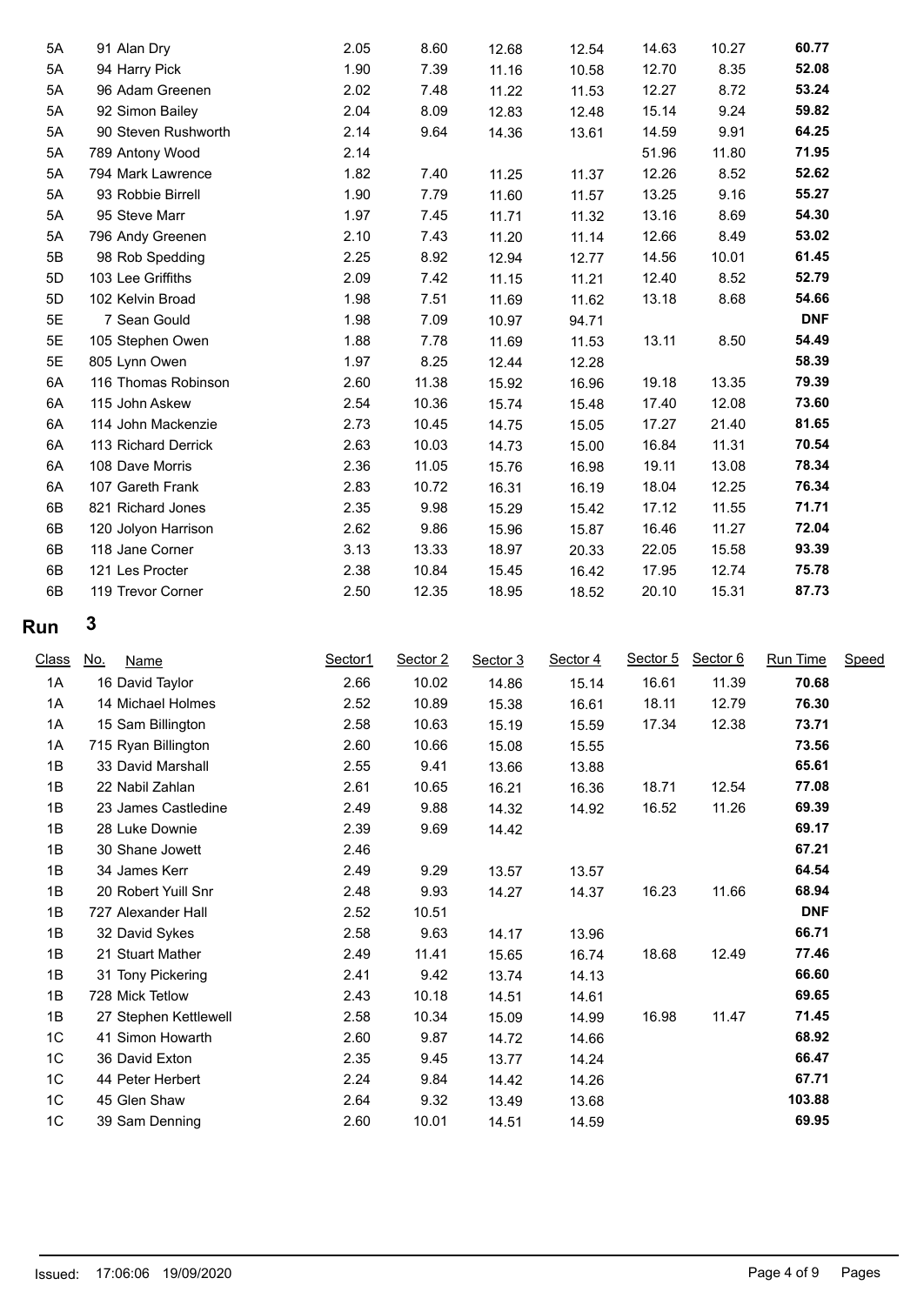| 1 <sup>C</sup> | 43 Peter Sherratt                   | 2.34 | 9.35  | 13.91 | 13.95          |       |       | 66.06 |
|----------------|-------------------------------------|------|-------|-------|----------------|-------|-------|-------|
| 1C             | 38 Jim Howarth                      | 2.40 | 10.26 | 15.37 | 15.21          |       |       | 72.66 |
| 1C             | 40 Josh Carr                        | 2.48 | 9.42  | 13.91 | 14.53          |       |       | 66.76 |
| 1C             | 42 Andy Harrison                    | 2.61 | 10.69 | 15.51 | 15.53          |       |       | 73.09 |
| 1D             | 49 Chris Berrisford                 | 1.86 | 8.85  | 13.65 | 13.04          |       |       | 62.61 |
| 1D             | 48 Tony Booth                       | 2.35 | 10.65 | 14.73 | 15.80          |       |       | 73.28 |
| 1D             | 52 Stephen Moore                    | 1.78 | 8.69  | 13.45 | 13.45          |       |       | 62.70 |
| 1D             | 47 Frank Cooper                     | 2.02 | 9.49  | 14.66 | 14.31          |       |       | 82.44 |
| 1D             | 50 Richard Archbould                | 1.86 | 8.90  | 13.34 | 13.33          |       |       | 62.66 |
| 2A             | 57 Daniel Hollis                    | 2.22 | 9.06  |       |                |       |       | 63.15 |
| 2A             | 56 Tim Kerr                         | 2.28 |       |       |                |       |       | 66.49 |
| 2A             | 754 Carol Stevenson                 | 2.43 | 12.91 | 17.86 | 18.25          | 19.87 | 13.83 | 85.15 |
| 2A             | 55 Simon Radnor                     | 2.18 | 8.93  |       |                |       |       | 68.44 |
| 2A             | 58 Mike Smith                       | 2.18 |       |       |                |       |       | 89.50 |
| 2A             | 54 William Stevenson                | 2.37 | 11.31 | 17.68 |                |       |       | 82.07 |
| 2B             | 60 John Pick                        | 1.97 | 9.27  | 14.42 | 14.00          |       |       | 65.67 |
| 2B             | 62 Alex Miles                       | 2.11 | 8.98  | 13.03 | 13.45          |       |       | 63.19 |
| 2B             | 61 John Heseltine                   | 2.20 | 9.49  | 13.88 | 14.23          |       |       | 66.29 |
| 2D             | 64 Jez Rogers                       | 2.33 | 8.75  | 13.37 | 13.39          |       |       | 62.86 |
| 3A             | 68 Roy Bod Bolderson                | 2.33 | 9.44  | 13.83 | 14.16          |       |       | 66.77 |
| 3A             | 66 Paul Bewsher                     | 2.39 | 10.01 | 14.88 | 15.05          |       |       | 70.01 |
| 3B             | 70 Adam Warren                      | 2.42 | 9.63  | 13.98 | 14.16          |       |       | 67.36 |
| 3C             | 75 Andy Hill                        | 1.92 | 8.26  | 13.02 | 12.97          |       |       | 59.76 |
| 3C             | 76 Steven Darley                    | 1.96 | 8.03  | 12.94 | 12.56          |       |       | 58.40 |
| 3F             | 78 Mick Dent                        | 2.22 | 8.50  | 12.33 | 12.56          |       |       | 59.18 |
| 3F             | 780 Jake Bellerby                   | 2.41 | 9.03  | 13.37 | 13.59          |       |       | 63.42 |
| 3F             | 80 Bob Bellerby                     | 2.21 | 8.31  | 12.94 | 12.65          |       |       | 59.26 |
| 3F             | 79 Andrew Steel                     | 2.35 | 8.51  | 12.47 | 12.58          |       |       | 58.98 |
| 3G             | 82 Darren Coleman                   | 2.30 | 9.15  | 12.87 | 12.70          | 14.31 | 9.75  | 61.08 |
| 3G             | 782 Gareth Coleman                  | 2.28 | 9.26  | 13.67 | 13.89          | 15.54 | 10.71 | 65.35 |
| 4A             | 84 Chris Mcdaid                     | 2.09 | 9.51  | 14.00 | 14.31          | 15.47 | 10.60 | 65.98 |
| 4A             | 85 John Prickett                    | 2.07 | 7.84  | 11.93 | 11.46          |       |       | 55.26 |
| 4B             | 87 Josh Gretton                     | 2.40 | 10.17 | 15.13 | 14.93          |       |       | 70.92 |
| 4B             | 787 Rob Gretton                     | 2.27 | 9.65  | 14.21 | 14.49          |       |       | 67.95 |
| 5A             | 789 Antony Wood                     | 2.14 | 10.13 | 15.22 | 15.22          | 18.10 | 13.13 | 73.94 |
| 5A             | 95 Steve Marr                       | 2.01 | 7.40  | 11.67 | 11.21          | 12.70 | 8.67  | 53.66 |
| 5A             | 91 Alan Dry                         | 2.01 | 8.64  | 12.60 | 12.75          |       |       | 60.32 |
| 5A             | 794 Mark Lawrence                   | 1.88 | 7.52  | 11.24 | 11.11          |       |       | 52.71 |
| 5A             | 93 Robbie Birrell                   | 2.07 | 7.53  | 11.34 | 11.35          | 12.80 | 9.14  | 54.23 |
| 5A             | 90 Steven Rushworth                 | 2.17 | 9.19  | 13.55 |                |       |       | 63.24 |
| 5A             | 92 Simon Bailey                     | 2.07 | 8.30  |       | 13.75          | 14.27 | 9.29  | 59.24 |
| 5A             |                                     | 2.04 | 7.45  | 12.74 | 12.57<br>13.33 |       |       | 55.31 |
| 5A             | 796 Andy Greenen<br>96 Adam Greenen |      |       | 11.23 |                |       |       | 52.21 |
|                |                                     | 1.97 | 7.46  | 11.18 | 11.02          | 12.06 | 8.52  | 51.89 |
| 5A             | 94 Harry Pick                       | 1.86 | 7.38  | 11.19 | 10.64          | 12.51 | 8.31  |       |
| 5B             | 98 Rob Spedding                     | 2.24 | 8.70  | 12.63 | 12.77          | 14.62 | 9.87  | 60.83 |
| 5D             | 103 Lee Griffiths                   | 2.04 | 7.37  | 11.15 | 11.09          | 12.36 | 8.38  | 52.39 |
| 5D             | 102 Kelvin Broad                    | 1.95 | 7.29  | 11.21 | 11.44          | 13.04 | 8.68  | 53.61 |
| 5E             | 7 Sean Gould                        | 1.98 | 7.17  | 10.53 | 10.32          | 11.67 | 7.38  | 49.05 |
| 5E             | 805 Lynn Owen                       | 1.92 | 8.36  | 13.15 | 12.61          | 14.35 | 9.35  | 59.74 |
| 5E             | 105 Stephen Owen                    | 1.90 | 7.68  | 11.73 | 11.28          | 12.65 | 8.68  | 53.92 |
| 6A             | 107 Gareth Frank                    | 2.76 | 10.29 | 16.06 | 15.65          | 17.58 | 12.92 | 75.26 |
| 6A             | 116 Thomas Robinson                 | 2.66 | 11.14 | 15.79 | 17.02          | 19.06 | 13.36 | 79.03 |
| 6A             | 115 John Askew                      | 2.47 | 10.03 | 15.20 | 15.01          | 17.23 | 11.93 | 71.87 |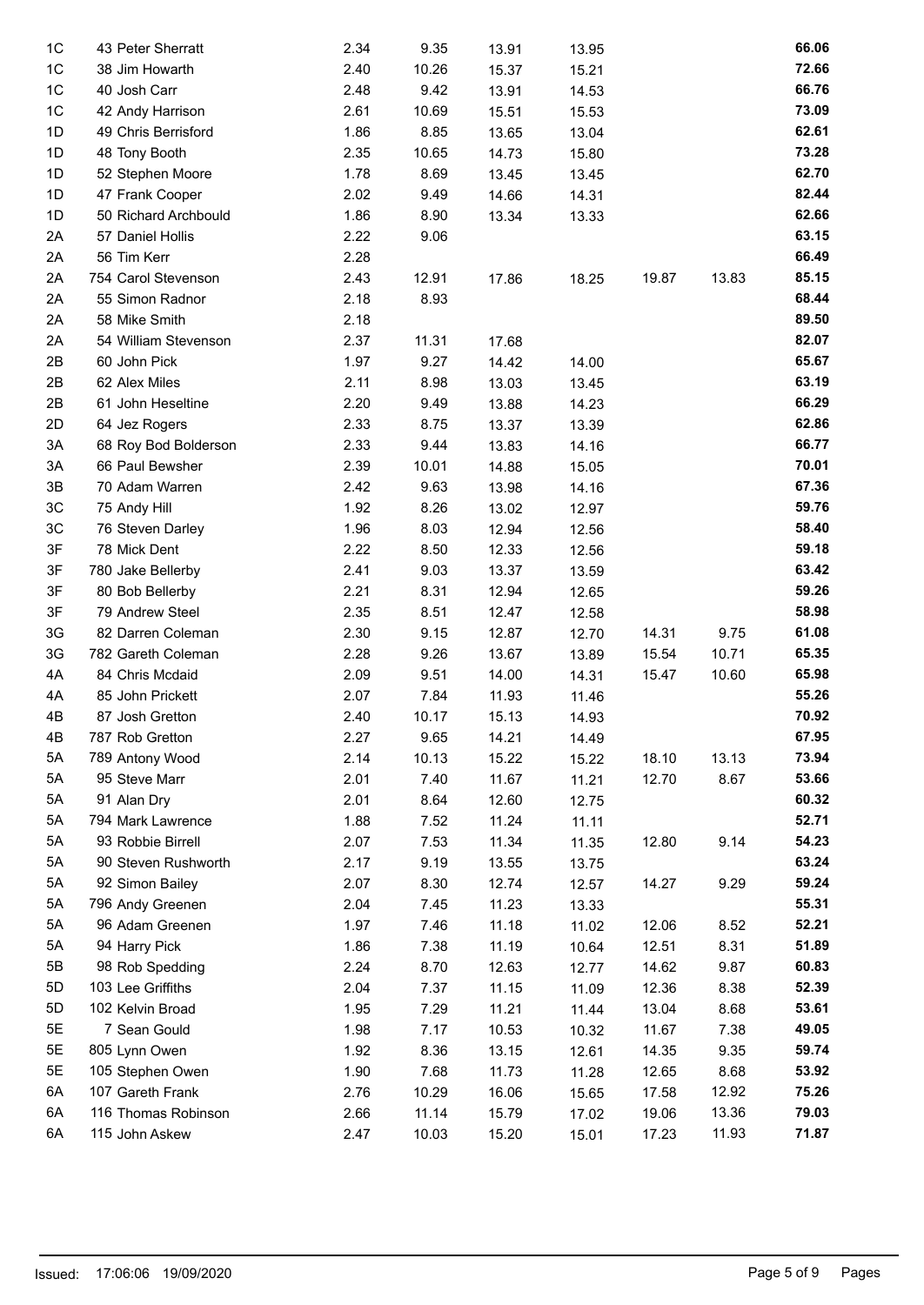| 6A | 108 Dave Morris     | 2.48 | 10.96 | 16.26 | 16.59 | 18.34 | 12.92 | 77.55 |
|----|---------------------|------|-------|-------|-------|-------|-------|-------|
| 6A | 114 John Mackenzie  | 2.69 | 10.43 | 14.80 | 15.16 | 17.51 | 12.04 | 72.63 |
| 6A | 113 Richard Derrick | 2.62 | 9.87  | 14.83 | 14.73 | 16.70 | 11.31 | 70.06 |
| 6B | 121 Les Procter     | 2.39 | 10.43 | 15.44 | 16.31 | 20.51 | 12.27 | 77.35 |
| 6B | 120 Jolyon Harrison | 2.24 | 10.04 | 15.62 | 15.55 | 17.63 | 10.98 | 72.06 |
| 6B | 821 Richard Jones   | 2.42 | 10.10 | 15.38 | 15.31 |       |       | 71.71 |
| 6B | 119 Trevor Corner   | 2.48 | 12.04 | 18.78 | 18.11 | 20.12 | 14.81 | 86.34 |
| 6B | 118 Jane Corner     | 3.02 | 12.99 | 19.17 | 19.84 | 21.88 | 15.50 | 92.40 |
|    |                     |      |       |       |       |       |       |       |

| Class | No.<br>Name           | Sector1 | Sector 2 | Sector 3 | Sector 4 | Sector 5 | Sector 6 | Run Time | Speed |
|-------|-----------------------|---------|----------|----------|----------|----------|----------|----------|-------|
| 1A    | 14 Michael Holmes     | 2.52    | 10.91    | 15.44    | 16.02    | 17.84    | 12.71    | 75.44    |       |
| 1A    | 715 Ryan Billington   | 2.52    |          |          |          |          |          | 72.85    |       |
| 1A    | 15 Sam Billington     | 2.46    | 10.63    | 15.02    | 15.55    | 17.16    | 12.21    | 73.03    |       |
| 1A    | 16 David Taylor       | 2.67    | 10.07    | 14.83    | 14.67    | 16.38    | 11.69    | 70.31    |       |
| 1B    | 33 David Marshall     | 2.51    | 9.36     | 13.58    | 13.71    | 15.21    | 10.89    | 65.26    |       |
| 1B    | 20 Robert Yuill Snr   | 2.52    | 10.00    | 14.40    | 14.34    | 16.27    | 11.47    | 69.00    |       |
| 1B    | 728 Mick Tetlow       | 2.40    | 9.69     | 14.51    | 15.21    | 16.74    | 11.44    | 69.99    |       |
| 1B    | 27 Stephen Kettlewell | 2.61    | 10.41    | 15.03    | 14.80    | 16.92    | 11.58    | 71.35    |       |
| 1B    | 22 Nabil Zahlan       | 2.59    | 10.85    | 16.22    | 16.72    | 18.25    | 12.88    | 77.51    |       |
| 1B    | 31 Tony Pickering     | 2.37    | 9.48     | 14.03    | 14.08    | 15.99    | 11.05    | 67.00    |       |
| 1B    | 21 Stuart Mather      | 2.48    | 11.00    | 14.64    | 15.90    | 18.31    | 12.01    | 74.34    |       |
| 1B    | 32 David Sykes        | 2.48    | 9.44     | 13.97    | 14.25    | 15.94    | 10.88    | 66.96    |       |
| 1B    | 23 James Castledine   | 2.46    | 9.83     | 14.20    | 14.81    | 16.68    | 11.41    | 69.39    |       |
| 1B    | 727 Alexander Hall    | 2.45    | 10.38    | 14.72    | 14.36    | 16.70    | 11.51    | 70.12    |       |
| 1B    | 34 James Kerr         | 2.47    | 9.34     | 13.56    | 13.59    | 15.25    | 10.40    | 64.61    |       |
| 1B    | 30 Shane Jowett       | 2.54    | 9.77     | 14.36    | 14.17    | 15.85    | 10.81    | 67.50    |       |
| 1B    | 28 Luke Downie        | 2.39    | 9.63     | 14.32    | 14.41    | 16.53    | 11.26    | 68.54    |       |
| 1C    | 39 Sam Denning        | 2.59    | 10.00    | 14.37    | 14.97    | 16.91    | 11.29    | 70.13    |       |
| 1C    | 43 Peter Sherratt     | 2.32    | 9.50     | 13.62    | 13.90    | 15.68    | 10.53    | 65.55    |       |
| 1C    | 44 Peter Herbert      | 2.10    | 9.88     | 14.52    | 14.59    | 16.37    | 11.23    | 68.69    |       |
| $1C$  | 42 Andy Harrison      | 2.60    | 10.60    | 15.46    | 15.57    | 17.27    | 11.63    | 73.13    |       |
| 1C    | 40 Josh Carr          | 2.47    | 9.44     | 14.24    | 14.27    | 15.66    | 10.29    | 66.37    |       |
| 1C    | 38 Jim Howarth        | 2.55    | 10.31    | 15.54    | 15.63    | 17.46    | 12.08    | 73.57    |       |
| 1C    | 36 David Exton        | 2.37    | 9.78     | 14.17    | 14.23    | 16.54    | 11.04    | 68.13    |       |
| 1C    | 45 Glen Shaw          | 2.40    | 9.31     | 13.47    | 13.59    | 15.37    | 10.28    | 64.42    |       |
| 1C    | 41 Simon Howarth      | 2.58    | 9.69     | 14.30    | 14.71    | 16.23    | 11.17    | 68.68    |       |
| 1D    | 52 Stephen Moore      | 1.75    | 8.66     | 13.50    |          |          |          | 62.69    |       |
| 1D    | 50 Richard Archbould  | 2.06    | 9.07     | 13.38    | 13.34    | 15.02    | 10.16    | 63.03    |       |
| 1D    | 49 Chris Berrisford   | 1.77    | 8.82     | 13.62    | 13.12    | 14.96    | 9.96     | 62.25    |       |
| 2A    | 54 William Stevenson  | 2.39    | 12.01    | 17.79    | 17.90    | 19.91    | 14.18    | 84.18    |       |
| 2A    | 56 Tim Kerr           | 2.22    | 9.55     | 13.84    | 14.11    | 15.61    | 10.62    | 65.95    |       |
| 2A    | 57 Daniel Hollis      | 2.23    | 8.94     | 13.07    | 13.36    | 14.81    | 10.03    | 62.44    |       |
| 2A    | 58 Mike Smith         | 2.17    | 8.64     | 13.72    | 13.88    | 15.22    | 10.46    | 64.09    |       |
| 2A    | 55 Simon Radnor       | 2.23    | 9.18     | 13.90    | 13.40    | 14.71    | 10.18    | 63.60    |       |
| 2A    | 754 Carol Stevenson   | 2.26    | 11.47    | 17.06    | 17.25    | 19.11    | 14.25    | 81.40    |       |
| 2B    | 61 John Heseltine     | 2.17    | 9.30     | 15.11    | 14.17    | 15.72    | 10.64    | 67.11    |       |
| 2B    | 62 Alex Miles         | 2.22    | 9.07     | 13.34    | 13.28    | 15.25    | 10.41    | 63.57    |       |
| 2B    | 60 John Pick          | 1.95    | 9.20     | 14.23    | 14.06    | 15.41    | 10.31    | 65.16    |       |
| 2D    | 64 Jez Rogers         | 2.25    | 8.70     | 13.22    | 13.61    | 14.74    | 10.16    | 62.68    |       |
| 3A    | 66 Paul Bewsher       | 2.32    | 10.11    | 14.72    | 14.94    | 16.38    | 11.39    | 69.86    |       |
| 3A    | 68 Roy Bod Bolderson  | 2.29    | 9.29     | 13.84    | 14.10    | 15.73    | 10.82    | 66.07    |       |
|       |                       |         |          |          |          |          |          |          |       |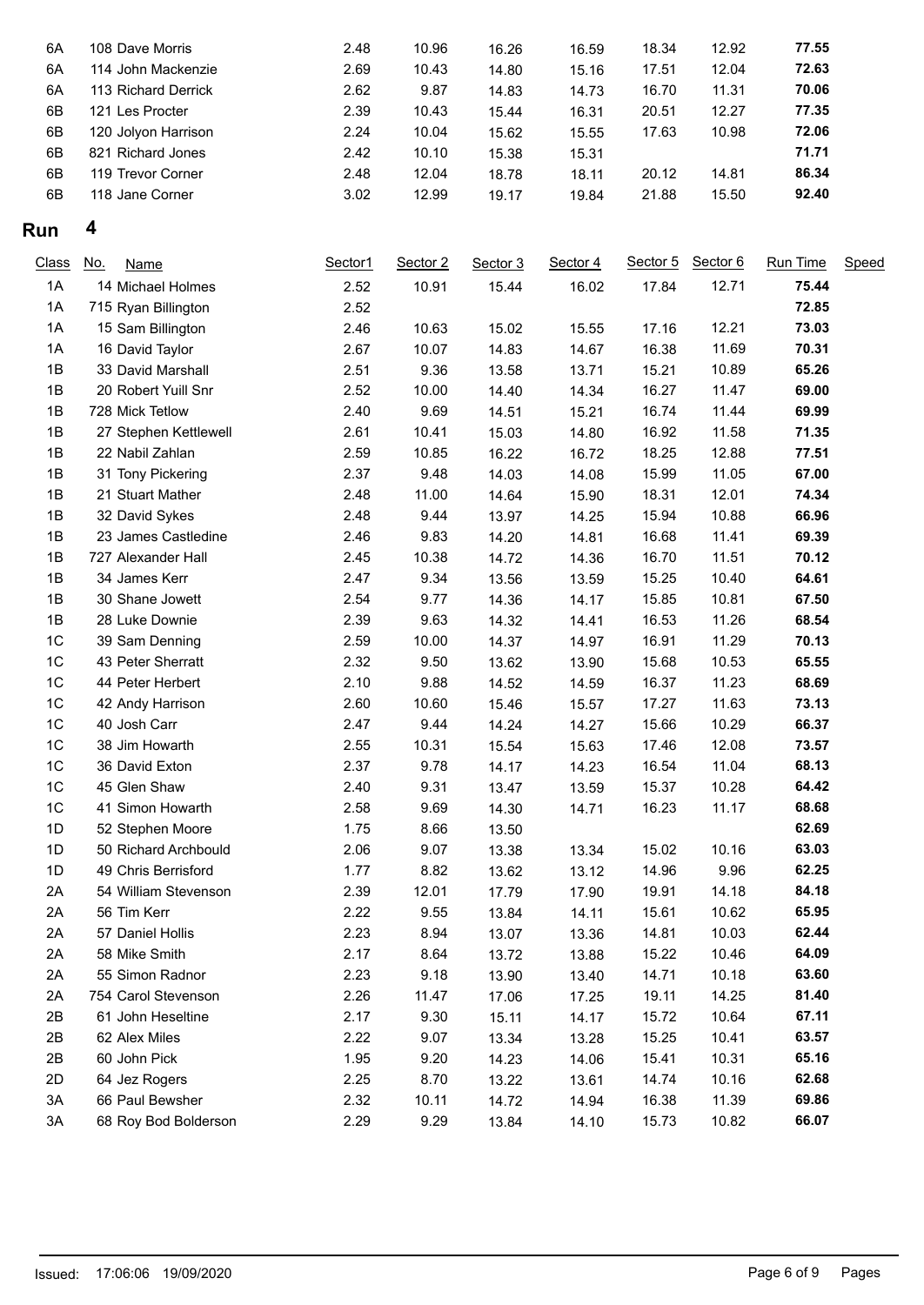| 3B | 70 Adam Warren      | 2.38 | 9.56  | 14.20 | 14.16 | 15.97 | 11.32 | 67.59 |
|----|---------------------|------|-------|-------|-------|-------|-------|-------|
| 3C | 75 Andy Hill        | 2.00 | 8.48  | 12.55 | 12.48 | 14.42 | 9.40  | 59.33 |
| 3C | 76 Steven Darley    | 1.90 | 7.98  | 12.73 | 12.55 | 20.49 | 11.86 | 67.51 |
| 3F | 79 Andrew Steel     | 2.22 | 8.34  | 12.86 | 12.47 | 14.14 | 9.20  | 59.23 |
| 3F | 780 Jake Bellerby   | 2.27 | 8.74  | 13.33 | 13.42 | 14.58 | 9.96  | 62.30 |
| 3F | 80 Bob Bellerby     | 2.18 | 8.32  | 12.60 | 15.14 | 14.87 | 9.79  | 62.90 |
| 3F | 78 Mick Dent        | 2.03 | 8.28  | 12.75 | 12.64 | 14.18 | 9.40  | 59.28 |
| 4A | 85 John Prickett    | 2.05 | 7.58  | 11.66 | 11.28 | 12.85 | 8.88  | 54.30 |
| 4A | 84 Chris Mcdaid     | 2.01 | 9.56  | 14.06 | 14.24 | 15.44 | 10.86 | 66.17 |
| 4B | 787 Rob Gretton     | 2.37 |       |       |       |       |       | 68.76 |
| 4B | 87 Josh Gretton     | 2.46 | 9.79  | 14.35 | 14.53 | 16.48 | 11.15 | 68.76 |
| 5A | 90 Steven Rushworth | 2.11 | 9.43  | 13.49 | 13.47 | 14.21 | 10.06 | 62.77 |
| 5A | 95 Steve Marr       | 1.99 | 7.42  | 11.45 | 11.49 | 13.25 | 8.91  | 54.51 |
| 5A | 91 Alan Dry         | 2.10 | 8.47  | 12.39 | 12.73 | 14.48 | 9.72  | 59.89 |
| 5A | 96 Adam Greenen     | 2.07 | 7.46  | 11.22 | 11.56 | 12.21 | 8.69  | 53.21 |
| 5A | 93 Robbie Birrell   | 2.09 | 7.56  | 11.29 | 11.24 | 13.15 | 8.88  | 54.21 |
| 5A | 94 Harry Pick       | 1.85 | 7.37  | 11.25 | 10.76 | 12.71 | 8.31  | 52.25 |
| 5A | 794 Mark Lawrence   | 1.87 | 7.48  | 11.10 | 11.37 | 12.71 | 8.54  | 53.07 |
| 5A | 92 Simon Bailey     | 1.99 | 8.15  | 12.68 | 12.70 | 13.94 | 9.47  | 58.93 |
| 5A | 796 Andy Greenen    | 2.04 | 7.37  | 11.17 | 11.09 | 12.46 | 8.53  | 52.66 |
| 5B | 98 Rob Spedding     | 2.26 | 8.64  | 12.40 | 12.69 | 14.51 | 9.96  | 60.46 |
| 5D | 102 Kelvin Broad    | 2.01 | 7.37  | 11.33 | 11.58 | 13.29 | 8.53  | 54.11 |
| 5E | 7 Sean Gould        | 2.00 | 6.93  | 10.26 | 10.04 | 11.50 | 7.66  | 48.39 |
| 5E | 105 Stephen Owen    | 1.90 | 7.67  | 11.60 | 11.46 | 13.03 | 8.85  | 54.51 |
| 6A | 108 Dave Morris     | 2.34 | 10.94 | 15.76 | 16.46 | 18.15 | 12.49 | 76.14 |
| 6A | 107 Gareth Frank    | 2.72 | 10.51 | 16.19 | 15.96 | 18.01 | 12.72 | 76.11 |
| 6A | 113 Richard Derrick | 2.60 | 9.88  | 14.74 | 14.88 | 17.08 | 11.36 | 70.54 |
| 6A | 116 Thomas Robinson | 2.64 | 11.29 | 16.01 | 17.15 | 19.25 | 13.51 | 79.85 |
| 6A | 115 John Askew      | 2.57 | 10.26 | 16.24 | 15.64 | 17.75 | 12.68 | 75.14 |
| 6B | 821 Richard Jones   | 2.33 | 9.98  | 14.81 | 15.61 | 16.89 | 11.65 | 71.27 |
| 6B | 118 Jane Corner     | 3.07 | 13.27 | 19.11 | 20.10 | 22.58 | 16.22 | 94.35 |
| 6B | 120 Jolyon Harrison | 2.16 | 9.90  | 15.74 | 15.16 | 16.63 | 11.21 | 70.80 |
| 6B | 121 Les Procter     | 2.43 | 10.85 | 15.39 | 16.17 | 18.03 | 12.65 | 75.52 |
|    |                     |      |       |       |       |       |       |       |

| <b>Class</b> | <u>No.</u><br>Name  |                     | Sector1 | Sector 2 | Sector 3 | Sector 4 | Sector 5 | Sector 6 | Run Time | Speed |
|--------------|---------------------|---------------------|---------|----------|----------|----------|----------|----------|----------|-------|
| 1A           | 715 Ryan Billington |                     | 2.58    | 10.67    | 14.67    | 15.39    | 17.52    | 12.19    | 73.02    |       |
| 1A           | 14 Michael Holmes   |                     | 2.52    | 10.69    | 15.40    | 15.86    | 18.15    | 12.73    | 75.35    |       |
| 1A           | 16 David Taylor     |                     | 2.76    | 9.91     | 14.69    | 14.78    | 16.49    | 11.52    | 70.15    |       |
| 1A           | 15 Sam Billington   |                     | 2.51    | 10.51    | 14.75    | 15.50    | 17.31    | 12.30    | 72.88    |       |
| 1B           | 727 Alexander Hall  |                     | 2.49    | 10.01    | 14.66    | 14.64    | 16.43    | 11.45    | 69.68    |       |
| 1B           | 30 Shane Jowett     |                     | 2.46    | 9.71     | 14.07    | 14.08    | 15.86    | 10.70    | 66.88    |       |
| 1B           | 22 Nabil Zahlan     |                     | 2.53    | 10.58    | 15.97    | 16.32    | 18.64    | 12.76    | 76.80    |       |
| 1B           |                     | 23 James Castledine | 2.54    | 10.10    | 14.10    | 14.64    | 16.65    | 11.40    | 69.43    |       |
| 1B           | 31 Tony Pickering   |                     | 0.00    | 11.76    | 13.97    | 14.09    | 15.97    | 10.95    | 66.74    |       |
| 1B           | 32 David Sykes      |                     | 2.50    | 9.69     | 14.08    | 13.88    | 15.61    | 10.76    | 66.52    |       |
| 1B           | 28 Luke Downie      |                     | 2.51    | 9.87     | 14.30    | 14.54    | 16.60    | 11.44    | 69.26    |       |
| 1B           | 728 Mick Tetlow     |                     | 2.45    | 9.87     | 14.60    | 14.58    | 16.37    | 11.47    | 69.34    |       |
| 1B           | 21 Stuart Mather    |                     | 2.54    | 10.76    | 14.64    | 16.18    | 18.46    | 12.01    | 74.59    |       |
| 1B           | 34 James Kerr       |                     | 2.46    | 9.23     | 13.55    | 13.61    | 15.45    | 10.45    | 64.75    |       |
| 1B           | 33 David Marshall   |                     | 2.49    | 9.35     | 13.88    | 13.88    | 15.39    | 10.65    | 65.64    |       |
| 1B           | 20 Robert Yuill Snr |                     | 2.45    | 9.98     | 14.03    | 14.39    | 16.02    | 11.63    | 68.50    |       |